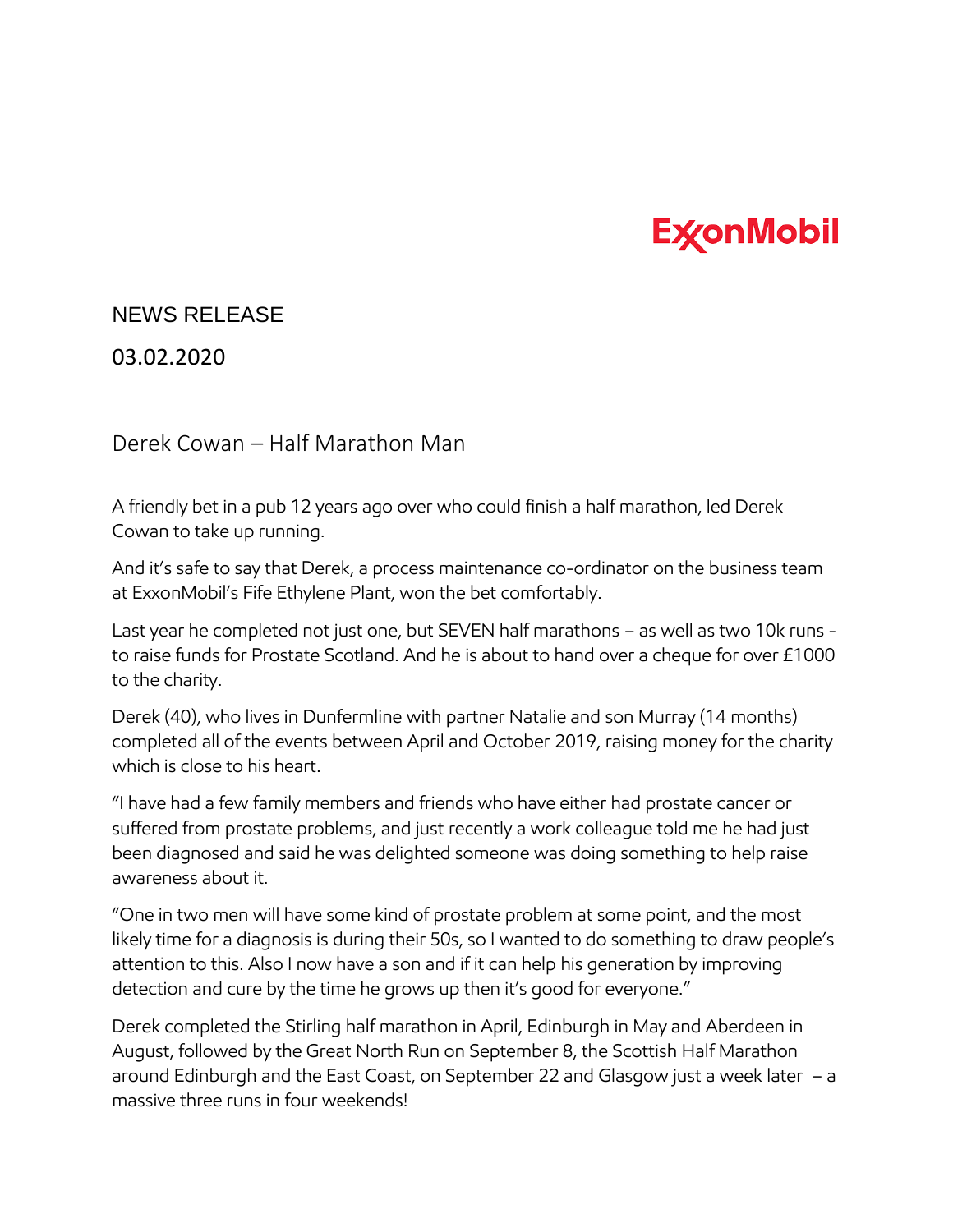

He then completed his challenge by taking part in the Aviemore 10k in October and the Men's Edinburgh 10k on November 3.

"You get hooked on running," he said.

"I originally did it as a bet among friends, but I loved it and kept on going. It really helps keep me fit.

"The Aberdeen half marathon was tough because it was so hot – up to 27 degrees – but I had a respectable time of 1hr 56 which I was pleased with. I lost around 9lbs in sweat!

"My favourites were Stirling because I did my best time and it was a nice, scenic route. It

was my first one of the year and my legs were fresh.

"It was my first Great North Run and it was quite an experience running alongside 40,000 people of all ages, shapes and sizes. There was a great atmosphere, with people offering drinks and support all along the route.

"I set myself quite a challenge, especially with the three runs in September, but I am proud of myself for doing it. By the end I was exhausted and when I ran the last race I was suffering from the start of a virus which ended up with me developing a serious lung infection.

"This year I plan to take things a bit easier and build up my health and fitness. I won't be doing



any charity runs, but I might do a few nearer the end of the year just for fun."

A spokesperson for Prostate Scotland, said: "One of Derek's aims in undertaking his running challenge was to champion awareness of men's health issues, and we'd like to thank and congratulate him for his initiative and for raising much needed awareness about prostate cancer and disease.